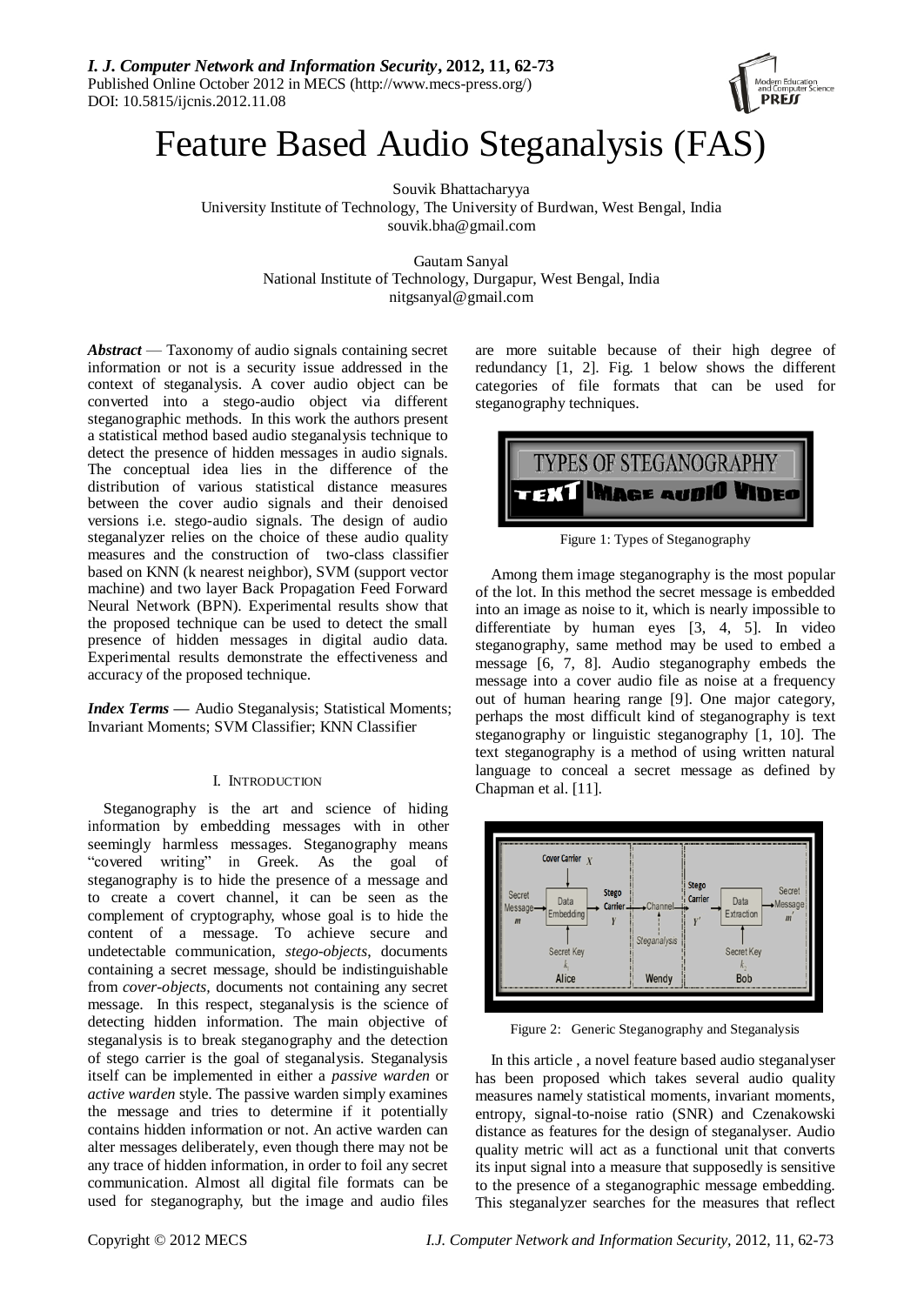the quality of distorted or degraded audio signal vis-à-vis its original in an accurate, consistent and monotonic way. Such a measure, in the context of steganalysis, should respond to the presence of hidden message with minimum error, should work for a various embedding methods, and its reaction should be proportional to the length of the hidden message.

This paper has been organized as following sections: Section II describes some review works of audio steganography. Section III reviews the previous work on audio steganalysis. Section IV describes the various methods for audio feature selection. Experimental Results of the method has been discussed in Section V and Section VI draws the conclusion.

## II. REVIEW OF RELATED WORKS ON AUDIO STEGANOGRAPHY

This section presents some existing techniques of audio data hiding namely Least Significant Bit Encoding, Phase Coding Echo Hiding and Spread Spectrum techniques. There are two main areas of modification in an audio for data embedding. First, the storage environment, or digital representation of the signal that will be used, and second the transmission pathway the signal might travel [4, 11].

#### *A. Least Significant Bit Encoding*

The simple way of embedding the information in a digital audio file is done through Least significant bit (LSB) coding. By substituting the least significant bit of each sampling point with a binary message bit, LSB coding allows a data to be encoded and produces the stego audio. In LSB coding, the ideal data transmission rate is 1 kbps per 1 kHz. The main disadvantage of LSB coding is its low embedding capacity. In some cases an attempt has been made to overcome this situation by replacing the two least significant bits of a sample with two message bits. This increases the data embedding capacity but also increases the amount of resulting noise in the audio file as well. A novel method of LSB coding which increases the limit up to four bits is proposed by Nedeljko Cvejic et al. [13, 14]. To extract secret message from an LSB encoded audio, the receiver needs access to the sequence of sample indices used during the embedding process. Normally, the length of the secret message to be embedded is smaller than the total number of samples done. There is other two disadvantages also associated LSB coding. The first one is that human ear is very sensitive and can often detect the presence of single bit of noise into an audio file. Second disadvantage however, is that LSB coding is not very robust. Embedded information will be lost through a little modification of the stego audio.

## *B. Phase Coding*

Phase coding [8, 14] overcomes the disadvantages of noise induction method of audio steganography. Phase coding designed based on the fact that the phase components of sound are not as perceptible to the human ear as noise is. This method encodes the message bits as

phase shifts in the phase spectrum of a digital signal, achieving an inaudible encoding in terms of signal-tonoise ratio. In figure 3 below original and encoded signal through phase coding method has been presented.



Figure 3: The original signal and encoded signal of phase coding technique**.**

Phase coding principles are summarized as under:

- The original audio signal is broken up into smaller segments whose lengths equal the size of the message to be embedded.
- Discrete Fourier Transform (DFT) is applied to each segment to create a matrix of the phases and Fourier transform magnitudes.
- Phase differences between adjacent segments are calculated next.
- Phase shifts between consecutive segments are easily detected. In other words, the absolute phases of the segments can be changed but the relative phase differences between adjacent segments must be preserved.

Thus the secret message is only inserted in the phase vector of the first signal segment as follows:

$$
phase_{new} = \begin{cases} \frac{n}{2} \text{ if message bit is 0} \\ -\frac{\pi}{2} \text{ if message bit is 1} \end{cases}
$$

- A new phase matrix is created using the new phase of the first segment and the original phase differences.
- Using the new phase matrix and original magnitude matrix, the audio signal is reconstructed by applying the inverse DFT and by concatenating the audio segments.

To extract the secret message from the audio file, the receiver needs to know the segment length. The receiver can extract the secret message through different reverse process.

The disadvantage associated with phase coding is that it has a low data embedding rate due to the fact that the secret message is encoded in the first signal segment only. This situation can be overcome by increasing the length of the signals segment which in turn increases the change in the phase relations between each frequency component of the segment more drastically, making the encoding easier to detect.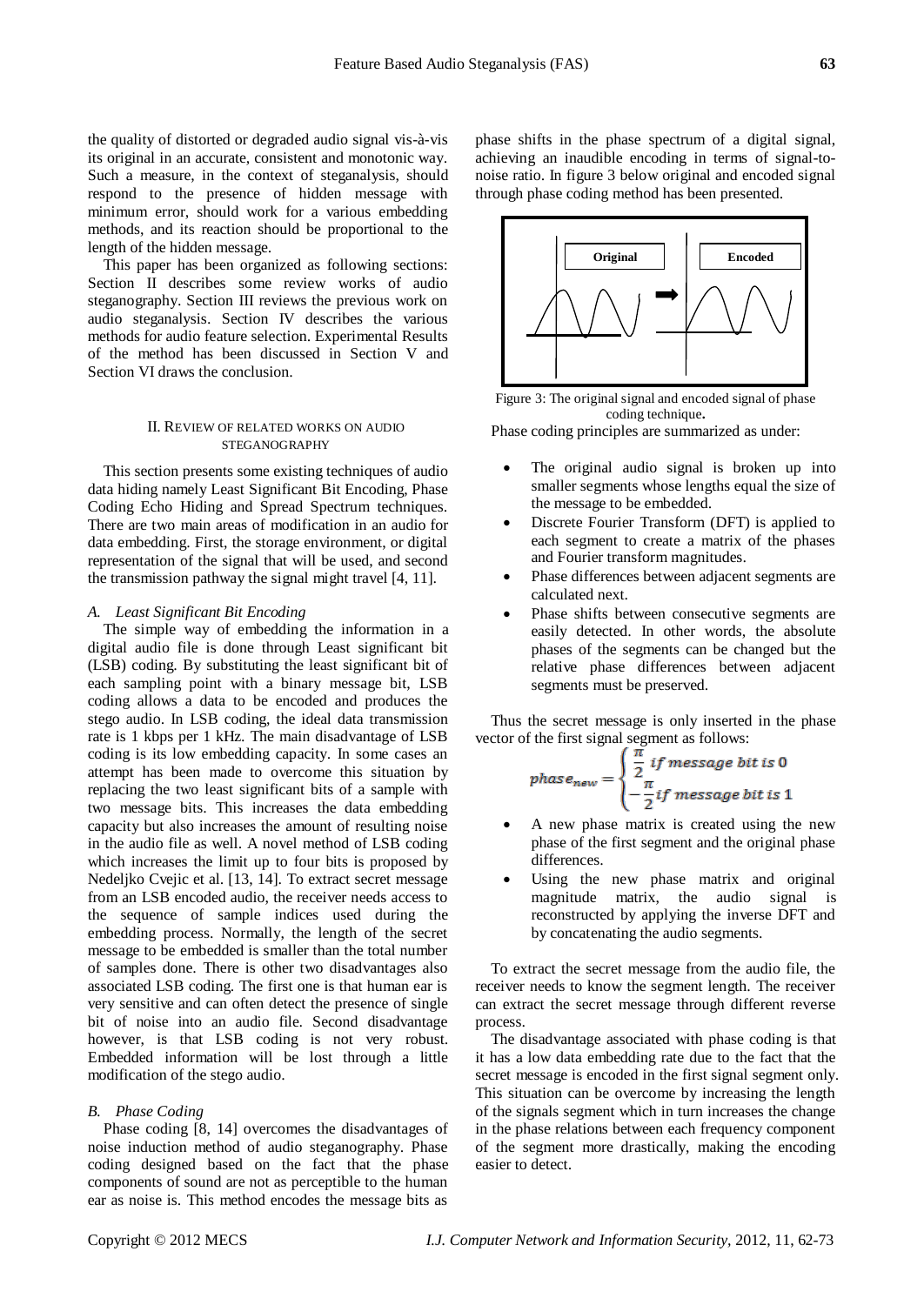# *C. Echo Hiding*

In echo hiding [14, 15, 16] method information is embedded into an audio file by inducing an echo into the discrete signal. Like the spread spectrum method, Echo Hiding method also has the advantage of having high embedding capacity with superior robustness compared to the noise inducing methods. If only one echo was produced from the original signal, only one bit of information could be encoded. Therefore, the original signal is broken down into blocks before the encoding process begins. Once the encoding process is completed, the blocks are concatenated back together to form the final signal. To extract the secret message from the final stego audio signal, the receiver must be able to break up the signal into the same block sequence used during the encoding process. Then the autocorrelation function of the signal's cepstrum which is the Forward Fourier Transform of the signal's frequency spectrum can be used to decode the message because it reveals a spike at each echo time offset, allowing the message to be reconstructed.



Figure 4: Echo Hiding Methodology

# *D. Spread Spectrum*

Spread Spectrum (SS) [14] methodology attempts to spread the secret information across the audio signal's frequency spectrum as much as possible. This is equivalent to a system using the LSB coding method which randomly spreads the message bits over the entire audio file. The difference is that unlike LSB coding, the SS method spreads the secret message over the audio file's frequency spectrum, using a code which is independent of the actual signal. As a result, the final signal occupies a more bandwidth than actual requirement for embedding. Two versions of SS can be used for audio steganography one is the direct sequence where the secret message is spread out by a constant called the chip rate and then modulated with a pseudo random signal where as in the second method frequencyhopping SS, the audio file's frequency then interleaved with the cover-signal spectrum is altered so that it hops rapidly between frequencies. The Spread Spectrum method has a more embedding capacity compared to LSB coding and phase coding techniques with maintaining a high level of robustness. However, the SS method shares a disadvantage common with LSB and parity coding that it can introduce noise into the audio file at the time of embedding.

# III. REVIEW OF RELATED WORKS ON AUDIO STEGANALYSIS

Audio steganalysis is very difficult due to the existence of advanced audio steganography schemes and the very nature of audio signals to be high-capacity data streams necessitates the need for scientifically challenging statistical analysis [29].

## *A. Phase and Echo Steganalysis*

Zeng et. al [17] proposed steganalysis algorithms to detect phase coding steganography based on the analysis of phase discontinuities and to detect echo steganography based on the statistical moments of peak frequency [18]. The phase steganalysis algorithm explores the fact that phase coding corrupts the extrinsic continuities of unwrapped phase in each audio segment, causing changes in the phase difference [19]. A statistical analysis of the phase difference in each audio segment can be used to monitor the change and train the classifiers to differentiate an embedded audio signal from a clean audio signal.

# *B. Universal Steganalysis based on Recorded Speech*

Johnson et. al [20] proposed a generic universal steganalysis algorithm that bases it study on the statistical regularities of recorded speech. Their statistical model decomposes an audio signal (i.e., recorded speech) using basis functions localized in both time and frequency domains in the form of Short Time Fourier Transform (STFT). The spectrograms collected from this decomposition are analyzed using non-linear support vector machines to differentiate between cover and stego audio signals. This approach is likely to work only for high-bit rate audio steganography and will not be effective for detecting low bit-rate embeddings.

# *C. Use of Statistical Distance Measures for Audio Steganalysis*

H. Ozer et. al [21] calculated the distribution of various statistical distance measures on cover audio signals and stego audio signals vis-a-vis their versions without noise and observed them to be statistically different. The authors employed audio quality metrics to capture the anomalies in the signal introduced by the embedded data. They designed an audio steganalyzer that relied on the choice of audio quality measures, which were tested depending on their perceptual or non-perceptual nature. The selection of the proper features and quality measures was conducted using the (i) ANOVA test [22] to determine whether there are any statistically significant differences between available conditions and the (ii) SFS (Sequential Floating Search) algorithm that considers the inter-correlation between the test features in ensemble [23]. Subsequently, two classifiers, one based on linear regression and another based on support vector machines were used and also simultaneously evaluated for their capability to detect stego messages embedded in the audio signals.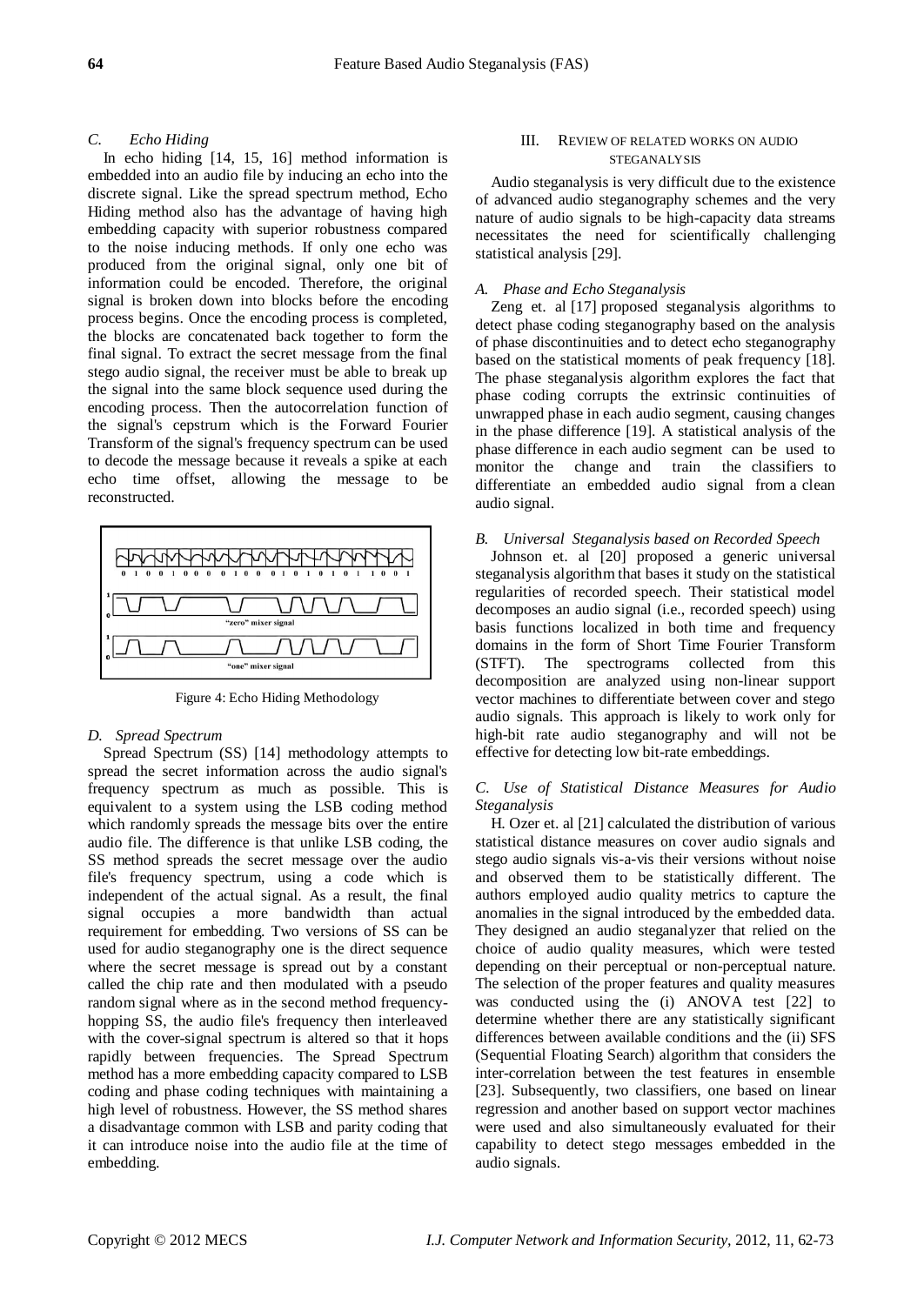*D. Audio Steganalysis based on Hausdorff Distance (HSDMHD)*

The audio steganalysis algorithm proposed by Liu et. al [24] uses the Hausdorff distance measure [25] to measure the distortion between a cover audio signal and a stego audio signal. The algorithm takes as input a potentially stego audio signal x and its de-noised version x as an estimate of the cover signal. Both x and x are then subjected to appropriate segmentation and wavelet decomposition to generate wavelet coefficients [26] at different levels of resolution. The Hausdorff distance values between the wavelet coefficients of the audio signals and their de-noised versions are measured. The statistical moments of the Hausdorff distance measures are used to train a classifier on the difference between cover audio signals and stego audio signals with different content loadings.

# *E. Audio Steganalysis for High Complexity Audio Signals*

More recently, Liu et. al [28] propose the use of stream data mining for steganalysis of audio signals of high complexity. Their approach extracts the second order derivative based Markov transition probabilities and high frequency spectrum statistics as the features of the audio streams. The variations in the second order derivative based features are explored to distinguish between the cover and stego audio signals. This approach also uses the Mel-frequency cepstral coefficients [29], widely used in speech recognition, for audio steganalysis. Recently two new methods of audio steganalysis of spread spectrum information hiding have been proposed in [31- 32].

## IV. AUDIO FEATURE SELECTION

In this section several audio quality measures in terms of statistical and invariant moments up to  $7<sup>th</sup>$  order and entropy, signal-to-noise ratio (SNR) and Czenakowski distance has been investigated for the purpose of audio steganalysis. Various moments and other features of the audio signals are sensitive to the presence of a steganographic message embedding. Moments based features have been extracted for steganalytic measure in such a way that reflect the quality of distorted or degraded audio signal vis-à-vis its original in an accurate, consistent and monotonic way. Such a measure, in the context of steganalysis, should respond to the presence of hidden message with minimum error, should work for a large variety of embedding methods, and its reaction should be proportional to the embedding strength.

## *A. Moments based Audio feature*

To construct the features of both cover and stego or suspicious audios moments [30] of the audio series has been computed. In mathematics, a moment is, loosely speaking, a quantitative measure of the shape of a set of points. The "second moment", for example, is widely used and measures the "width" (in a particular sense) of a set of points in one dimension or in higher dimensions measures the shape of a cloud of points as it could be fit by an ellipsoid. Other moments describe other aspects of a distribution such as how the distribution is skewed from its mean, or peaked. There are two ways of viewing moments [30], one based on statistics and one based on arbitrary functions such as  $f(x)$  or  $f(x, y)$ . As a result moments can be defined in more than one way.

## **Statistical view**

Moments are the statistical expectation of certain power functions of a random variable. The most common moment is the mean which is just the expected value of a random variable as given in 1.

$$
\mu = \mathbb{E}[X] = \int_{-\infty}^{\infty} x f(x) dx
$$
 (1)

where  $f(x)$  is the probability density function of continuous random variable *X*. More generally, moments of order  $p = 0, 1, 2, \ldots$  can be calculated as  $m_p = E$  $[X^p]$ . These are sometimes referred to as the raw moments. There are other kinds of moments that are often useful.

One of these is the central moments  $\mu_p = E$  [(*X*–  $\mu$ <sup>p</sup>]. The best known central moment is the second, which is known as the variance given in 2.

$$
\sigma^2 = \int (x - \mu)^2 f(x) dx = m_2 - \mu_1^2
$$
 (2)

Two less common statistical measures, skewness and kurtosis, are based on the third and fourth central moments. The use of expectation assumes that the pdf is known. Moments are easily extended to two or more dimensions as shown in 3.

mensons as shown in 3.

\n
$$
m_{pq} = E[X^p Y^q] = \iint x^p y^q f(x, y) dx dy
$$
\n(3)

Here  $f(x, y)$  is the joint pdf.

## **Estimation**

However, moments are easy to estimate from a set of measurements,  $x_i$ . The  $p$ -th moment is estimated as given in 4 and 5.

$$
m_p = \frac{1}{N} \sum_{i=1}^{N} x_i^p
$$
 (4)

(Often 1/*N* is left out of the definition) and the *p*-th central moment is estimated as

$$
\mu_p = \frac{1}{N} \sum_i (x_i - \overline{x})^p
$$
\n(5)

 $\mathcal{X}$  is the average of the measurements, which is the usual estimate of the mean. The second central moment gives the variance of a set of data  $s^2 = \mu_2$ . For multidimensional distributions, the first and second order moments give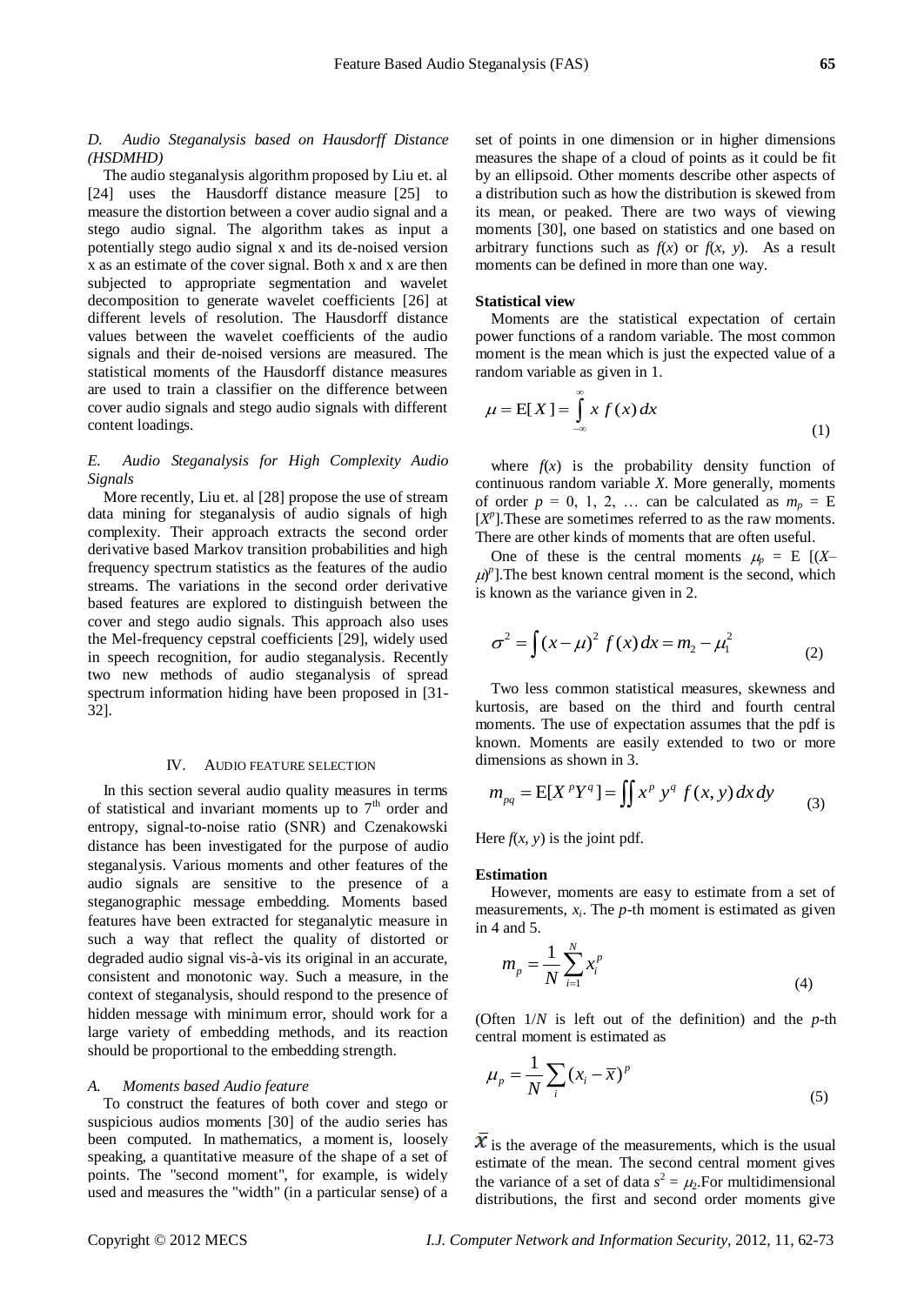estimates of the mean vector and covariance matrix. The order of moments in two dimensions is given by  $p+q$ , so for moments above 0, there is more than one of a given order. For example,  $m_{20}$ ,  $m_{11}$ , and  $m_{02}$  are the three moments of order 2.

#### **Non-statistical view**

This view is not based on probability and expected values, but most of the same ideas still hold. For any arbitrary function  $f(x)$ , one may compute moments using the equation 6 or for a 2-D function using 7.

$$
m_p = \int_{-\infty}^{\infty} x^p f(x) dx
$$
 (6)

$$
m_{pq} = \iint x^p y^q f(x, y) dx dy
$$
 (7)

Notice now that to find the mean value of  $f(x)$ , one must use  $m_1/m_0$ , since  $f(x)$  is not normalized to area 1 like the pdf. Likewise, for higher order moments it is common to normalize these moments by dividing by  $m_0$ (or  $m_{00}$ ). This allows one to compute moments which depend only on the shape and not the magnitude of  $f(x)$ . The result of normalizing moments gives measures which contain information about the shape or distribution (not probability dist.) of *f*(*x*).

## **Digital approximation**

For digitized data (including images) we must replace the integral with a summation over the domain covered by the data. The 2-D approximation is written in 8.

$$
m_{pq} = \sum_{i=1}^{M} \sum_{j=1}^{N} f(x_i, y_j) x_i^p y_j^q
$$
  
= 
$$
\sum_{i=1}^{M} \sum_{j=1}^{N} f(i, j) i^p j^q
$$
 (8)

If  $f(x, y)$  is a binary image function of an object, the area

is  $m_{00}$ , the *x* and *y* centroids are  $\bar{x} = m_{10} / m_{00}$ and  $\bar{y} = m_{01} / m_{00}$ .

#### **Invariance**

In many applications such as shape recognition, it is useful to generate shape features which are independent of parameters which cannot be controlled in an image. Such features are called invariant features. There are several types of invariance. For example, if an object may occur in an arbitrary location in an image, then one needs the moments to be invariant to location. For binary connected components, this can be achieved simply by using the central moments,  $\mu_{pq}$ . If an object is not at a fixed distance from a fixed focal length camera, then the sizes of objects will not be fixed. In this case size invariance is needed. This can be achieved by normalizing the moments as given in 9.

$$
\eta_{pq} = \frac{\mu_{pq}}{\mu_{00}^{\gamma}}, \text{ where } \gamma = ? \quad p+q)+1.
$$
 (9)

The third common type of invariance is rotation invariance. This is not always needed, for example if objects always have a known direction as in recognizing machine printed text in a document. The direction can be established by locating lines of text.

M.K. Hu derived a transformation of the normalized central moments to make the resulting moments rotation invariant as given in 10.

$$
p + q = 2
$$
  
\n
$$
\phi_1 = \eta_{20} + \eta_{02}
$$
  
\n
$$
\phi_2 = (\eta_{20} - \eta_{02})^2 + 4\eta_{11}^2
$$
  
\n
$$
p + q = 3
$$
  
\n
$$
\phi_3 = (\eta_{30} - 3\eta_{12})^2 + (\eta_{03} - 3\eta_{21})^2
$$
  
\n
$$
\phi_4 = (\eta_{30} + \eta_{12})^2 + (\eta_{03} + \eta_{21})^2
$$
  
\n
$$
\phi_5 = (\eta_{30} - 3\eta_{12})(\eta_{30} + \eta_{12})[(\eta_{30} + \eta_{12})^2 - 3(\eta_{21} + \eta_{03})^2]
$$
  
\n
$$
+ (\eta_{03} - 3\eta_{21})(\eta_{03} + \eta_{21})[(\eta_{03} + \eta_{21})^2 - 3(\eta_{12} + \eta_{30})^2]
$$
  
\n
$$
\phi_6 = (\eta_{20} - \eta_{02})[(\eta_{30} + \eta_{12})^2 - (\eta_{21} + \eta_{03})^2]
$$
  
\n
$$
+ 4\eta_{11}(\eta_{30} + \eta_{12})(\eta_{03} + \eta_{21})
$$
  
\n
$$
\phi_7 = (3\eta_{21} - \eta_{03})(\eta_{30} + \eta_{12})[(\eta_{30} + \eta_{12})^2 - 3(\eta_{21} + \eta_{03})^2]
$$
  
\n
$$
+ (\eta_{30} - 3\eta_{12})(\eta_{21} + \eta_{03})[(\eta_{03} + \eta_{21})^2 - 3(\eta_{30} + \eta_{12})^2]
$$
  
\n(10)

# *B. Entropy based audio features*

In information theory, Entropy is a measure of the uncertainty associated with a random variable. In this context, the term usually refers to the Shannon Entropy, which quantifies the expected value of the information contained in a message, usually in units such as bits. In this context, a 'message' means a specific realization of the random variable. Equivalently, the Shannon Entropy is a measure of the average information content one is missing when one does not know the value of the random variable. The concept was introduced by Claude E. Shannon [33] in his 1948 paper "A Mathematical Theory of Communication".

Named after Boltzmann's H-theorem, Shannon denoted the entropy H of discrete random variable X with possible values  $\{x_1, \ldots, x_n\}$  as,

$$
H(X) = \mathcal{E}(I(X)).\tag{11}
$$

Here E is the expected value, and *I* is the information content of *X*.  $I(X)$  itself a random variable. If  $p$  denotes the probability mass function of *X* then the entropy can explicitly be written as

$$
H(X) = \sum_{i=1}^{n} p(x_i) I(x_i) = \sum_{i=1}^{n} p(x_i) \log_b \frac{1}{p(x_i)} = -\sum_{i=1}^{n} p(x_i) \log_b p(x_i)
$$
\n(12)

where  $b$  is the base of the logarithm used. Common values of *b* are 2, Euler's number *e*, and 10, and the unit

Copyright © 2012 MECS *I.J. Computer Network and Information Security,* 2012, 11, 62-73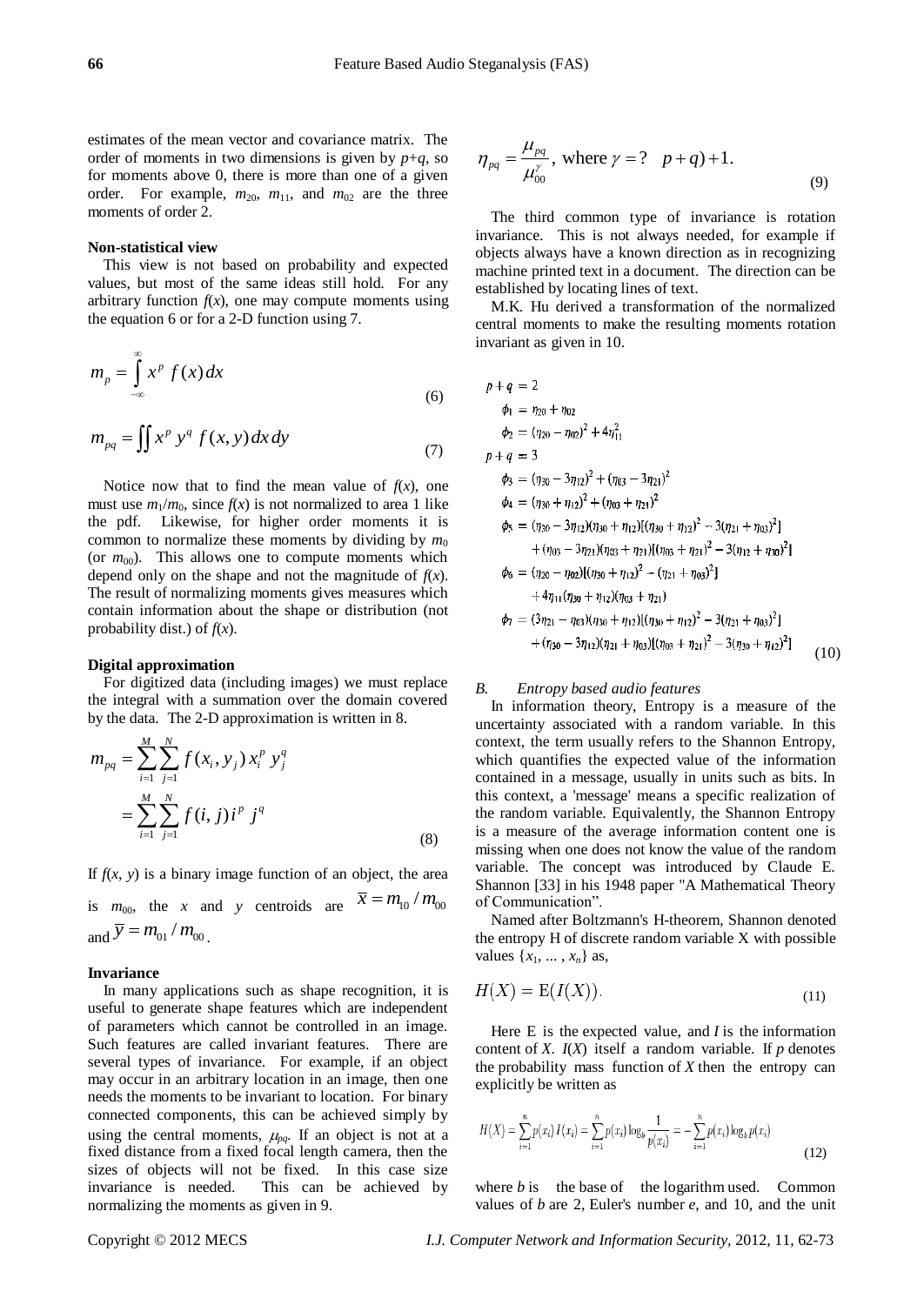of entropy is bit for  $b = 2$ , nat for  $b = e$ , and dit (or digit) for  $b = 10$ .

## *C. Signal to Noise ratio (SNR)*

**Signal-to-noise ratio or SNR** [41] is a measure used in science and engineering that compares the level of a desired signal to the level of background noise. It is defined as the ratio of signal power to the noise power. A ratio higher than 1:1 indicates more signal than noise. Although SNR is mainly quoted for electrical signals but it can also be applied to any other form of the signal. The signal-to-noise ratio, the bandwidth, and the channel capacity of a communication channel are based on the Shannon–Hartley theorem. Signal-to-noise ratio is defined as the power ratio between a signal (meaningful information) and the background noise (unwanted signal):

$$
SNR = (P_{signal}/P_{noise})
$$
 (13)

If the signal and the noise are measured across the same impedance, then the SNR is the square of the amplitude ratio:

$$
SNR = (P_{signal}/P_{noise}) = (A_{signal}/A_{noise})^2
$$
\n(14)

where *A* is root mean square (RMS) amplitude.SNR also can be measured as

$$
SNR = 10 \log_{10} \frac{\sum_{i=1}^{N} x^2(i)}{\sum_{i=1}^{N} (x(i) - y(i))^2}
$$
(15)

where  $x(i)$  is the original audio signal,  $y(i)$  is the distorted audio signal

## *D. Czenakowski Distance(CZD)*

CZD (Czenakowski Distance) as PSNR is a per-pixel quality metric (it estimates the quality by measuring differences between pixels). Described in literature as being "useful for comparing vectors with strictly nonnegative elements" it measures the similarity among different samples. This different approach has a better correlation with subjective quality assessment than PSNR. This is a correlation-based metric [34, 41], which compares directly the time domain sample vectors

$$
C = \frac{1}{N} \sum_{i=1}^{N} \left( 1 - \frac{2 \cdot \min(x(i), y(i))}{x(i) + y(i)} \right)
$$
(16)

#### V. DESIGN OF AUDIO STEGANALYSER

The Steganalysis technique proposed here to test the presence of the hidden message is the combination of statistical moments and invariant moments based analysis along with several other audio features on the cover data and stego data series for the estimation of the presence of the secret message as well as the predictive size of the hidden message. Steganalysis approach has been designed here based on the above mentioned fact considering cover audio data as the independent data series and stego audio data as the dependent series data. From the experimental results it can be shown that with the introduction of secret message/increasing length of the secret message moments parameters also changes. This is the basis of proposed steganalyzer that aims to classify audio signal as original and suspicious. In order to classify the signals as "cover" or "stego" based on the selected audio quality features, authors tested and compared three types of classifiers, namely, k- nearest neighbor classifier, support vector machines and back propagation neural network classifier.



Figure 5: Block Diagram of the proposed steganalysis system

## a) Support Vector Machine Classifier

In machine learning, **support vector machines** (**SVMs**, also **support vector networks**) are supervised learning models with associated learning algorithms that analyze data and recognize patterns, used for classification and regression analysis. The basic SVM takes a set of input data and predicts, for each given input, which of two possible classes forms the input, making it a nonprobabilistic binary linear classifier. Given a set of training examples, each marked as belonging to one of two categories, an SVM training algorithm builds a model that assigns new examples into one category or the other. An SVM model is a representation of the examples as points in space, mapped so that the examples of the separate categories are divided by a clear gap that is as wide as possible. New examples are then mapped into that same space and predicted to belong to a category based on which side of the gap they fall on. In addition to performing linear classification, SVMs can efficiently perform non-linear classification using what is called the kernel trick, implicitly mapping their inputs into highdimensional feature spaces.

The support vector method works on principle of multidimensional function optimization [40], which tries to minimize the experiential risk i.e. the training set error. For the training feature data  $(f_i, g_i)$ ,  $i = 1, ..., N$ , g  $\in$  [-1,1], the feature vector F lies on a hyperplane given by the equation  $w^T F + b = 0$ , where w is the normal to the hyperplane.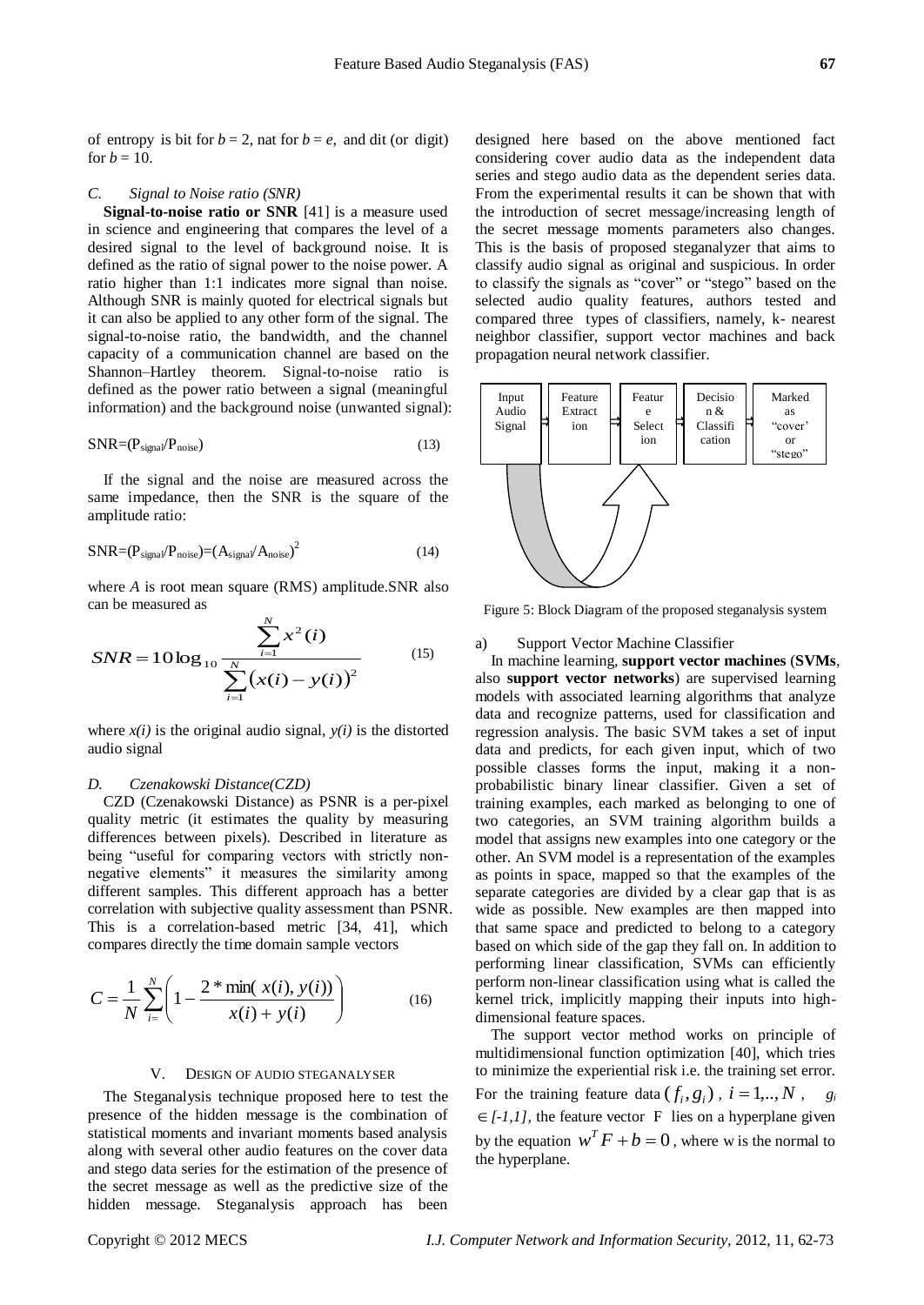The set of vectors will be optimally separated if they are separated without error and the distance between the closest vectors to the hyperplane is maximal.

A separating hyperplane in canonical form, for the i<sup>th</sup> feature vector and label, must satisfy the following criteria:

$$
g_i[(wF_i) + b] \ge 1, \quad i = 1, 2, \dots N
$$
 (17)

The distance  $d(w, b; F)$  of a feature vector  $F$  from the hyperplane *(w, b)* given by,

$$
d(w,b;F) = \frac{\left|w^T F + b\right|}{\|w\|} \tag{18}
$$

The optimal hyperplane can be achieved by maximizing this margin.

# b) K Nearest Neighbor (KNN) Classifier

In pattern recognition, the *k*-nearest neighbor algorithm (*k*NN) is a method for classifying objects based on closest training examples in the feature space. *K-NN* is a type of instance-based learning, or lazy learning where the function is only approximated locally and all computation is deferred until classification. The *k*-nearest neighbor algorithm is amongst the simplest of all machine learning algorithms: an object is classified by a majority vote of its neighbors, with the object being assigned to the class most common amongst its *k* nearest neighbors ( $k$  is a positive integer, typically small). If  $k = 1$ , then the object is simply assigned to the class of its nearest neighbor. The same method can be used for regression, by simply assigning the property value for the object to be the average of the values of its *k* nearest neighbors. It can be useful to weight the contributions of the neighbors, so that the nearer neighbors contribute more to the average than the more distant ones. (A common weighting scheme is to give each neighbor a weight of 1/*d*, where *d* is the distance to the neighbor. This scheme is a generalization of linear interpolation.).The neighbors are taken from a set of objects for which the correct classification (or, in the case of regression, the value of the property) is known. This can be thought of as the training set for the algorithm, though no explicit training step is required. The *k*-nearest neighbor algorithm is sensitive to the local structure of the data. Nearest neighbor rules in effect compute the decision boundary in an implicit manner. It is also possible to compute the decision boundary itself explicitly, and to do so in an efficient manner so that the computational complexity is a function of the boundary complexity.

c) Back Propagation Feed Forward Neural Network Classifier

Any successful pattern classification methodology [38] depends heavily on the particular choice of the features used by that classifier .The Back-Propagation is the best known and widely used learning algorithm in training multilayer feed forward neural networks. The feed forward neural net refer to the network consisting of a set of sensory units (source nodes) that constitute the input layer, one or more hidden layers of computation nodes, and an output layer of computation nodes .The input signal propagates through the network in a forward direction, from left to right and on a layer-by-layer basis. Back propagation is a multi-layer feed forward, supervised learning network based on gradient descent learning rule. This BPN provides a computationally efficient method for changing the weights in feed forward network, with differentiable activation function units, to learn a training set of input-output data. Being a gradient descent method it minimizes the total squared error of the output computed by the net. The aim is to train the network to achieve a balance between the ability to respond correctly to the input patterns that are used for training and the ability to provide good response to the input that are similar. A typical back propagation network of input layer, one hidden layer and output layer is shown in figure 6.



Figure 6: Feed Forward BPN

The proposed neural network based classifier is a twolayer feed-forward network, with sigmoid hidden and output neurons can classify vectors arbitrarily well, given enough neurons in its hidden layer. The network will be trained with scaled conjugate gradient back propagation.

- d) Proposed Algorithm for Classification:
	- Input: 30 Audio signals for training and 20 audio signals for testing
	- Select the audio signals and extract various features
	- Embed secret message based on five steganography tools ( S–Tools, Our Secret, Steganography V 1.1, Silent Eye, Xiao Steganography)
	- Repeat step 2 for stego audios also.
	- Store the results
	- Create a sample data set based on the results.
	- Create training data set for identifying cover/stego (cover=1, stego=0)
	- Create training data set for identifying type of audio signal (out of 10 different types of audio signals)
	- Test for classification and group them.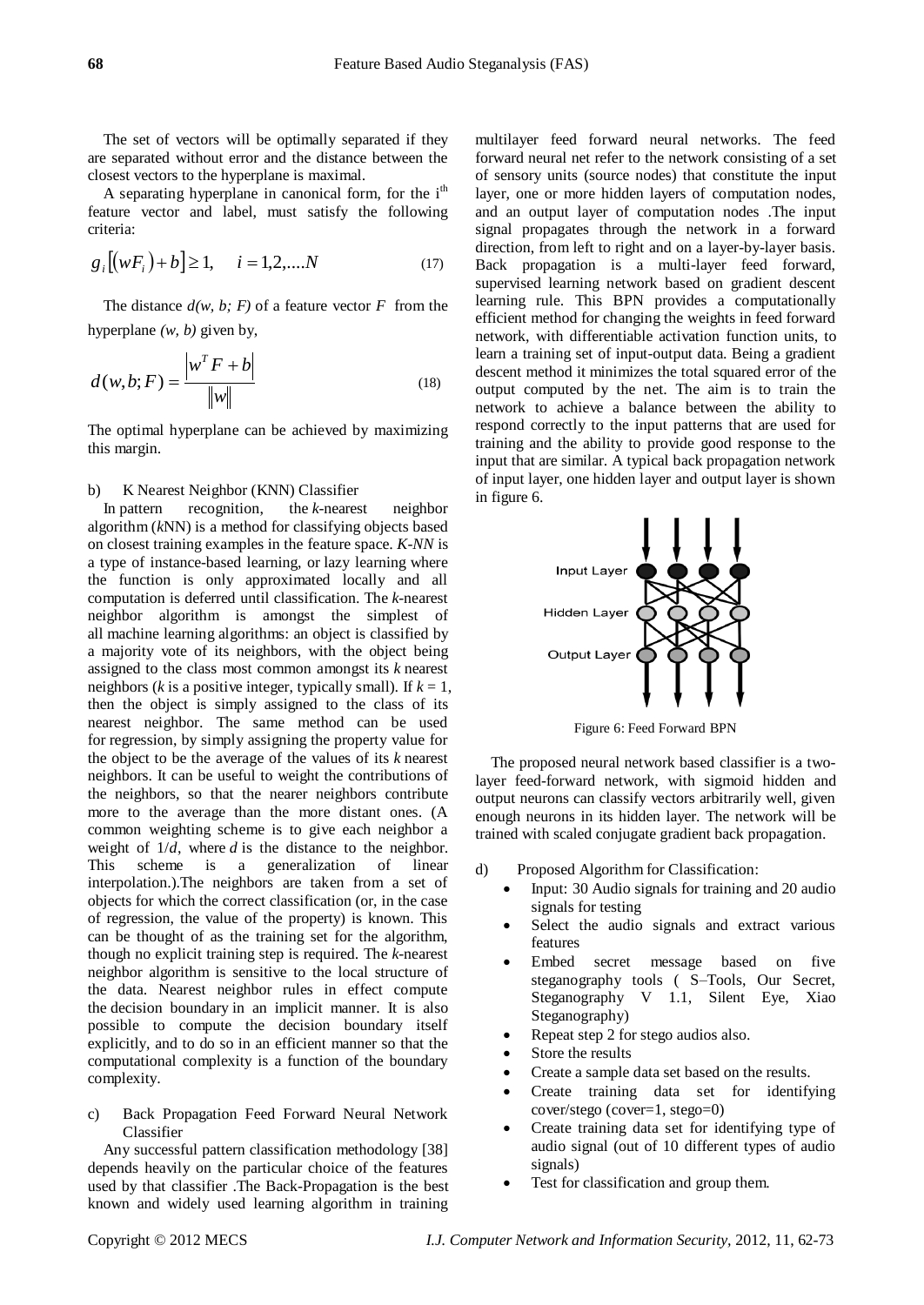Evaluate the performance of classifier based on ROC and Confusion Matrix

# VI. EXPERIMENTAL RESULTS

The steganalyzer has been designed based on a training set and using various audio steganographic tools. The steganographic tools used here Our Secret [44], S-Tools [42]., Steganography V 1.1, Silent Eye [45] and Xiao Steganography [43] .In the experiments 30 audio signals were used for training and 20 audio signals for testing. After embedding secret message into the cover audio with the various embedding rate rates of 0.01%,0.02% ,….,0.1% with 1% in increments and from 10% to 100% with 10% increments at various Stego audios has been created. Several audio quality measure parameters namely statistical moments, invariant moments, entropy, signal-to-noise ratio (SNR) and Czenakowski distance are used as features of these Stego audio signals. From table 1 and table 2 it can be seen that with the introduction of small message all the statistical moments' value and invariant moments values changes. Table 3 shows the changes of different audio features at different embedding rate.

Table 1: Statistical Moments value of chimes.wav audio signal at various embedding rate through S Tools

| <b>Insertion Rate</b> | MO llogl   | M1 llogl | M <sub>2</sub> llogl | M3 llogl    | M4 llogi   | M5 llogl    | M6 llogl   | M7 llogl   |
|-----------------------|------------|----------|----------------------|-------------|------------|-------------|------------|------------|
| (in %)                |            |          |                      |             |            |             |            |            |
| 0.00                  | 0.00000000 | Inf      | 5.01434726           | 10.78686568 | 6.79288188 | 10.05804036 | 7.58968747 | 9.95279478 |
| 0.01                  | 0.00000000 | Inf      | 5.01438608           | 10.77155900 | 6.79327040 | 10.05066205 | 7.59052845 | 9.94602030 |
| 0.02                  | 0.00000000 | Inf      | 5.01438713           | 10.77566326 | 6.79321891 | 10.05140694 | 7.59047788 | 9.94628761 |
| 0.03                  | 0.00000000 | Inf      | 5.01438179           | 10.78205865 | 6.79310338 | 10.05455681 | 7.59021636 | 9.94863093 |
| 0.04                  | 0.00000000 | Inf      | 5.01437881           | 10.78545613 | 6.79308634 | 10.05560905 | 7.59020823 | 9.9489964  |
| 0.05                  | 0.00000000 | Inf      | 5.01435116           | 10.78576513 | 6.79293628 | 10.05783700 | 7.58973018 | 9.95271517 |
| 0.06                  | 0.00000000 | Inf      | 5.01431625           | 10.78437928 | 6.79288126 | 10.05762141 | 7.58970062 | 9.95270223 |
| 0.07                  | 0.00000000 | Inf      | 5.01435375           | 10.78262711 | 6.79309417 | 10.05471134 | 7.59022989 | 9.94869163 |
| 0.08                  | 0.00000000 | Inf      | 5.01429782           | 10.78072779 | 6.79296125 | 10.05383546 | 7.59006319 | 9.94794204 |
| 0.09                  | 0.00000000 | Inf      | 5.01433524           | 10.77930259 | 6.79307585 | 10.05428190 | 7.59023374 | 9.94855996 |
| 0.10                  | 0.00000000 | Inf      | 5.01434330           | 10.77903637 | 6.79311535 | 10.05393180 | 7.59026489 | 9.94835686 |
| 0.20                  | 0.00000000 | Inf      | 5.01430666           | 10.77689911 | 6.79299598 | 10.05318837 | 7.59010805 | 9.94772815 |
| 0.03                  | 0.00000000 | Inf      | 5.01431966           | 10.78323382 | 6.79307192 | 10.05464313 | 7.59023999 | 9.94866184 |
| 0.40                  | 0.00000000 | Inf      | 5.01434505           | 10.78533458 | 6.79298501 | 10.05855689 | 7.58985122 | 9.95341726 |
| 0.50                  | 0.00000000 | Inf      | 5.01435078           | 10.78218531 | 6.79310704 | 10.05502114 | 7.59025561 | 9.94882058 |
| 0.60                  | 0.00000000 | Inf      | 5.01436439           | 10.79084476 | 6.79296899 | 10.05963130 | 7.58982116 | 9.95378981 |
| 0.07                  | 0.00000000 | Inf      | 5.01433211           | 10.78078636 | 6.79306011 | 10.05450815 | 7.59021489 | 9.94861504 |
| 0.08                  | 0.00000000 | Inf      | 5.01433795           | 10.79074527 | 6.79290477 | 10.05968878 | 7.58976742 | 9.95387044 |
| 0.09                  | 0.00000000 | Inf      | 5.01438906           | 10.78964552 | 6.79302935 | 10.05906084 | 7.58987617 | 9.95359105 |
| 1.00                  | 0.00000000 | Inf      | 5.01433926           | 10.79685680 | 6.79299135 | 10.06095969 | 7.58985409 | 9.95438418 |

Table 2: Invariant Moments value of chimes.wav audio signal at various embedding rate through S Tools

| Insertion | $\Phi_1$ llogl | $\Phi_2$ llogl | $\Phi_3$ llogl | $\Phi_4$ llogl | $\Phi_5$ llogl | $\Phi_6$ llogl | $\Phi$ <sub>7</sub>   og |
|-----------|----------------|----------------|----------------|----------------|----------------|----------------|--------------------------|
| Rate (in  |                |                |                |                |                |                |                          |
| $\%$      |                |                |                |                |                |                |                          |
| 0.00      | 16.81980375    | 33.04761376    | 45.48205899    | 45.48205899    | 90.74685857    | 61.89723617    | Inf                      |
| 0.01      | 16.8209953     | 33.05003954    | 45.45123991    | 45.45123991    | 90.68507275    | 61.86755615    | Inf                      |
| 0.02      | 16.81879184    | 33.04555369    | 45.51691295    | 45.51691295    | 90.81673326    | 61.93114347    | 12.19510252              |
| 0.03      | 16.81875143    | 33.04547142    | 45.53447918    | 45.53447918    | 90.85194967    | 61.94871054    | 22.23626064              |
| 0.04      | 16.81735107    | 33.04262051    | 45.49402918    | 45.49402918    | 90.77085626    | 61.90673838    | 11.78350207              |
| 0.05      | 16.81990737    | 33.04782471    | 45.5037507     | 45.5037507     | 90.79034582    | 61.91908527    | 12.19510252              |
| 0.06      | 16.81775187    | 33,04343648    | 45.49951137    | 45.49951137    | 90.78184688    | 61.91264168    | 12.19510252              |
| 0.07      | 16.81868276    | 33.04533162    | 45.51344744    | 45.51344744    | 90.80978568    | 61.92755865    | Inf                      |
| 0.08      | 16.8192588     | 33.04650434    | 45.52419005    | 45.52419005    | 90.83132225    | 61.9389133     | Inf                      |
| 0.09      | 16.8199931     | 33.04799924    | 45.52284336    | 45.52284336    | 90.82862243    | 61.93831083    | Inf                      |
| 0.10      | 16.81778363    | 33.04350114    | 45.50058465    | 45.50058465    | 90.78399857    | 61.91374986    | Inf                      |
| 0.20      | 16.81879184    | 33.04555369    | 45.51691295    | 45.51691295    | 90.81673326    | 61.93114347    | 12.19510252              |
| 0.03      | 16.81875143    | 33.04547142    | 45.53447918    | 45.53447918    | 90.85194967    | 61.94871054    | 22.23626064              |
| 0.40      | 16.81735107    | 33.04262051    | 45.49402918    | 45.49402918    | 90.77085626    | 61.90673838    | 11.78350207              |
| 0.50      | 16.81990737    | 33.04782471    | 45.5037507     | 45.5037507     | 90.79034582    | 61.91908527    | 12.19510252              |
| 0.60      | 16.81775187    | 33.04343648    | 45.49951137    | 45.49951137    | 90.78184688    | 61.91264168    | 12.19510252              |
| 0.07      | 16.81868276    | 33.04533162    | 45.51344744    | 45.51344744    | 90.80978568    | 61.92755865    | Inf                      |
| 0.08      | 16.8192588     | 33.04650434    | 45.52419005    | 45.52419005    | 90.83132225    | 61.9389133     | Inf                      |
| 0.09      | 16.8199931     | 33.04799924    | 45.52284336    | 45.52284336    | 90.82862243    | 61.93831083    | Inf                      |
| 1.00      | 16.81718053    | 33.04227332    | 45.523293      | 45.523293      | 90.82952387    | 61.9358986     | Inf                      |

Table 3: Different features of "chimes.wav" audio signal at various embedding rate through S Tools

| <b>Insertion</b><br>Rate<br>(in %) | <b>Entropy</b> | <b>SNR</b>  | <b>CZD</b>     |
|------------------------------------|----------------|-------------|----------------|
| 0.00                               | 2.45516738     | Inf         | 0              |
| 0.01                               | 2.4557034      | 45.18973489 | $-0.013884068$ |
| 0.02                               | 2.45598777     | 45.33964251 | -0.013406686   |
| 0.03                               | 2.45575943     | 45.05233678 | $-0.014323239$ |
| 0.04                               | 2.45590419     | 45.17425201 | $-0.013934345$ |
| 0.05                               | 2.45603423     | 45.16653122 | $-0.013956717$ |
| 0.06                               | 2.45601392     | 44.91915257 | $-0.014788348$ |
| 0.07                               | 2.45611587     | 44.90460333 | -0.014829142   |
| 0.08                               | 2.45627255     | 44.89734694 | $-0.014853572$ |
| 0.09                               | 2.45594886     | 44.9778419  | $-0.014581887$ |
| 0.10                               | 2.45587288     | 44.97046222 | $-0.01460053$  |
| 0.20                               | 2.4561197      | 44.52248335 | $-0.016196642$ |
| 0.30                               | 2.4563804      | 44.56257236 | $-0.016060568$ |
| 0.40                               | 2.45609567     | 44.74769827 | $-0.015376221$ |
| 0.50                               | 2.45611056     | 44.64387791 | $-0.015756433$ |
| 0.60                               | 2.45607595     | 44.68510871 | $-0.01559517$  |
| 0.70                               | 2.45629909     | 44.65072259 | $-0.015725766$ |
| 0.80                               | 2.4560906      | 44.35931823 | $-0.016817145$ |
| 0.90                               | 2.45652286     | 44.42385054 | $-0.01658062$  |
| 1.00                               | 2.45623676     | 44.45647988 | $-0.016446308$ |

In order to calculate the performance of three classifiers at different embedding rate and to show the relationship between the false-positive rate and the detection rate, authors have also calculated the receiver operating characteristics (ROC) curves of steganographic data embedding for the five different embedding methods. The ROC curves are calculated for the classifiers by first designing a classifier and then testing the data unseen to the classifier against the trained classifier. The testing results also consists of true positive (TP), true negative (TN), false positive (FP), and false negative (FN). The testing accuracy is calculated by  $(TP+TN)$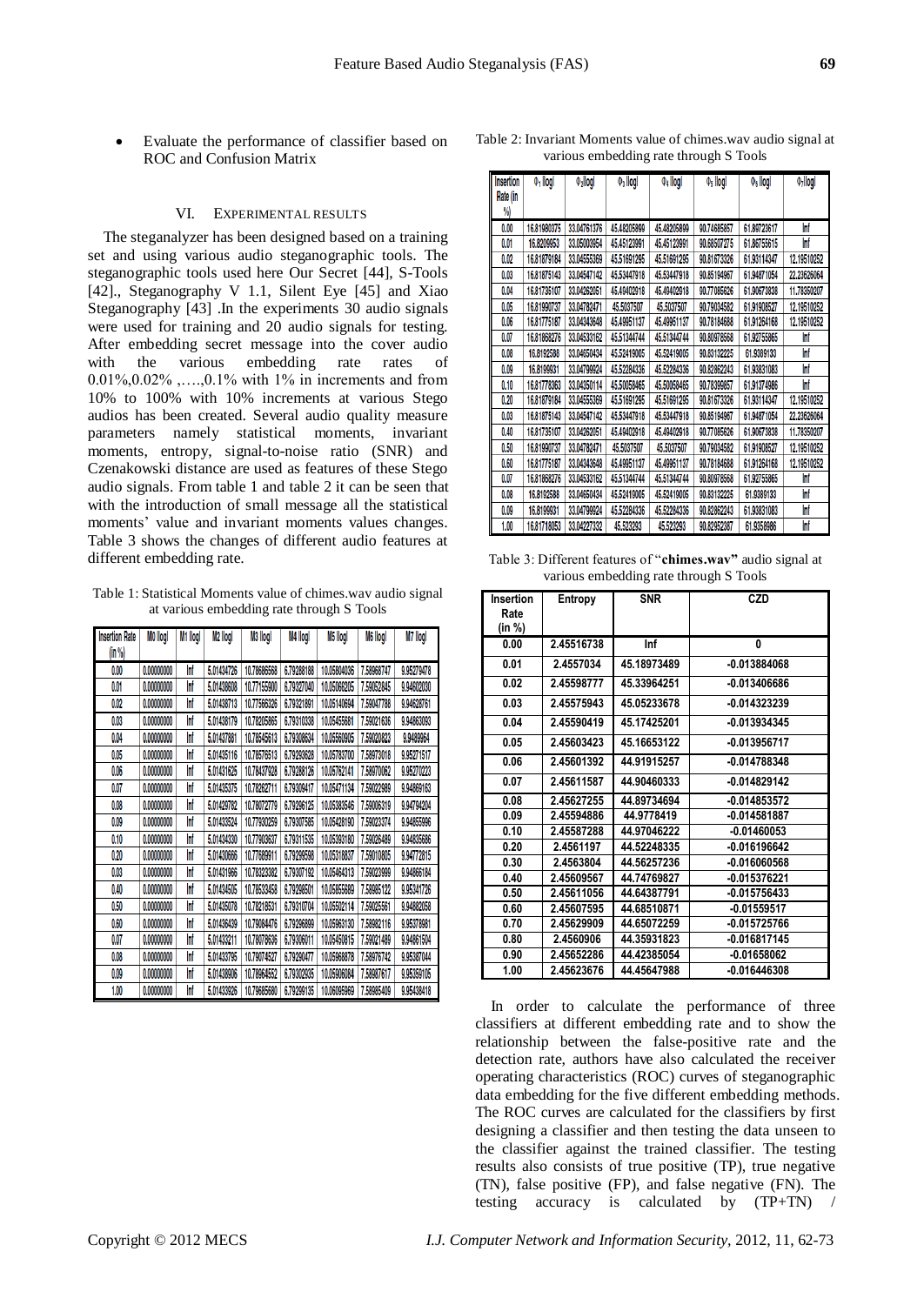(TP+TN+FP+FN).Figure 7 – 12 shows the ROC analysis at different embedding rate for S Tools. Performance comparison of different classifier at various embedding rate has been shown in table 4. A comparative study amongst various existing audio steganalysis method with feature based steganalysis method has been shown in table 5.



Figure7: ROC curve of steganalysis of S Tools at embedding rate 0.01%



Figure 8: ROC curve of steganalysis of S Tools at embedding rate 0.02%



Figure 9: ROC curve of steganalysis of S Tools at embedding rate 0.03%



Figure 10: ROC curve of steganalysis of S Tools at embedding rate 0.04%



Figure 11: ROC curve of steganalysis of S Tools at embedding rate 0.05%



Figure 12: ROC curve of steganalysis of S Tools at embedding rate 0.1%

Table 4: Performance Analysis of different Classifier at various embedding rate

| <b>METHOD</b>         | <b>EMBEDDING</b> | KNN  | SVM    | BPN  |
|-----------------------|------------------|------|--------|------|
|                       | 0.01             | 100% | 50%    | 100% |
|                       | 0.02             | 100% | 57.14% | 100% |
| <b>STOOLS</b>         | 0.03             | 100% | 57.14% | 100% |
|                       | 0.04             | 100% | 71.43% | 100% |
|                       | 0.05             | 100% | 78.57% | 100% |
|                       | 0.1              | 100% | 92.86% | 100% |
|                       | 0.01             | 100% | 50%    | 100% |
|                       | 0.02             | 100% | 50%    | 100% |
| XIAO                  | 0.03             | 100% | 50%    | 100% |
| <b>STE GANOGRAPHY</b> | 0.04             | 100% | 64.29% | 100% |
|                       | 0.05             | 100% | 64.29% | 100% |
|                       | 0.1              | 100% | 78.57% | 100% |
|                       | 0.01             | 100% | 50%    | 100% |
|                       | 0.02             | 100% | 50%    | 100% |
| <b>OUR SECRET</b>     | 0.03             | 100% | 50%    | 100% |
|                       | 0.04             | 100% | 57.14% | 100% |
|                       | 0.05             | 100% | 78.57% | 100% |
|                       | 0.1              | 100% | 85.71% | 100% |
|                       | 0.01             | 100% | 50%    | 100% |
|                       | 0.02             | 100% | 50%    | 100% |
| <b>SILENT EYE</b>     | 0.03             | 100% | 57.14% | 100% |
|                       | 0.04             | 100% | 57.14% | 100% |
|                       | 0.05             | 100% | 57.14% | 100% |
|                       | 0.1              | 100% | 85.71% | 100% |
|                       | 0.01             | 100% | 50%    | 100% |
|                       | 0.02             | 100% | 50%    | 100% |
| <b>STEGANOGRAPHY</b>  | 0.03             | 100% | 50%    | 100% |
|                       | 0.04             | 100% | 50%    | 100% |
|                       | 0.05             | 100% | 71.43% | 100% |
|                       | 0.1              | 100% | 78.57% | 100% |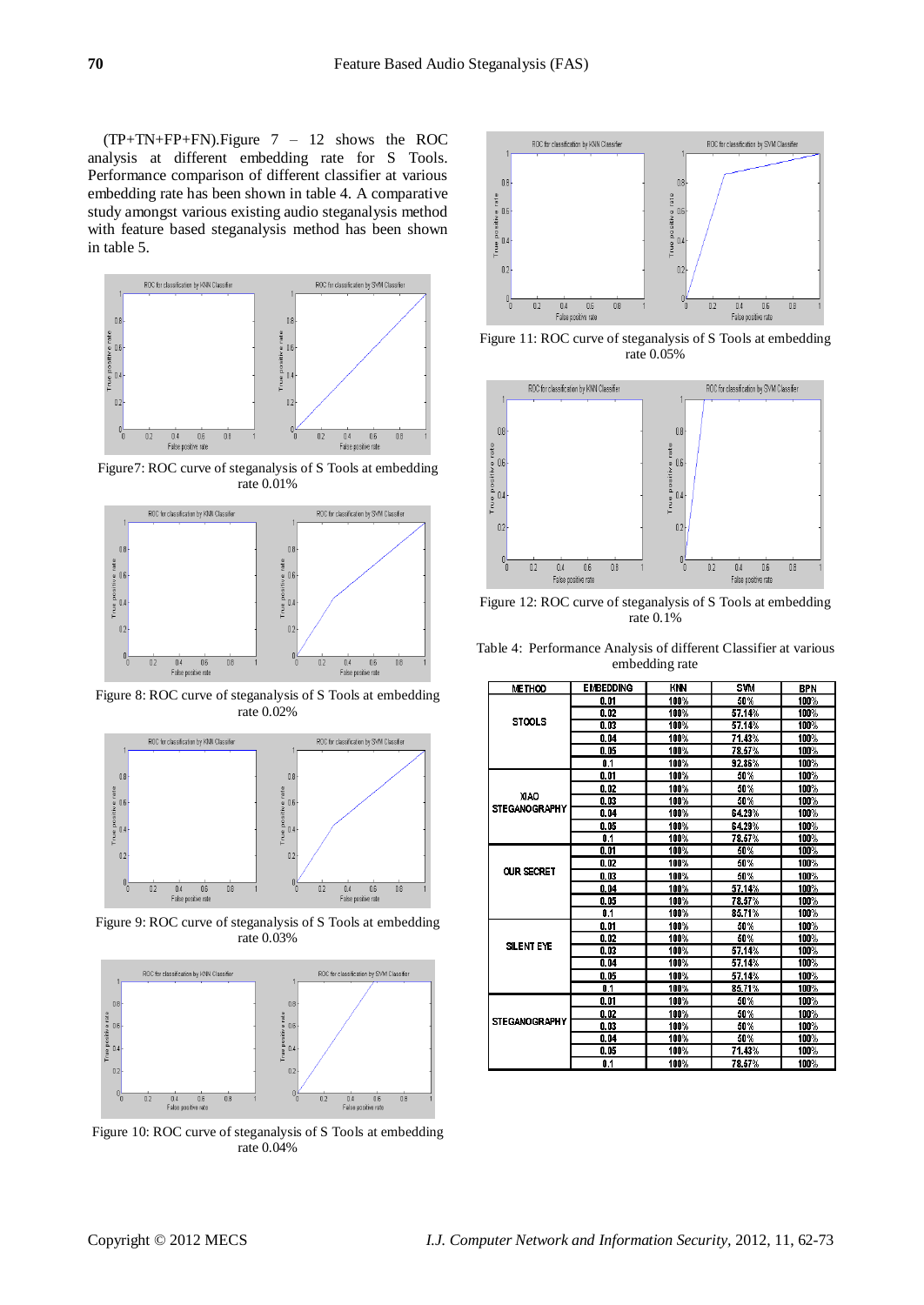Table 5: Comparison among various audio steganalyser

| <b>Method</b><br><b>Name</b>                                          | Audio<br>steganalysis<br>based on<br>"negative<br>resonance<br>phenomenon[35 | <b>A</b> Novel<br><b>Audio</b><br><b>Steganalysi</b><br>s based on<br>Higher-<br><b>Order</b><br><b>Statistics of</b><br>a Distortion<br><b>Measure</b><br>with<br><b>Hausdorff</b><br>Distance[36 | <b>Audio Steganalysis with</b><br><b>Content-Independent</b><br><b>Distortion Measures[37]</b>                 |                                                                                                  |                                                                                                                                        | <b>Qingzhong</b><br>Liu et al.[38]                                                                            | <b>Feature based</b><br><b>Steganalysis(FAS)</b>                                                                                                                                     |
|-----------------------------------------------------------------------|------------------------------------------------------------------------------|----------------------------------------------------------------------------------------------------------------------------------------------------------------------------------------------------|----------------------------------------------------------------------------------------------------------------|--------------------------------------------------------------------------------------------------|----------------------------------------------------------------------------------------------------------------------------------------|---------------------------------------------------------------------------------------------------------------|--------------------------------------------------------------------------------------------------------------------------------------------------------------------------------------|
| No of<br><b>Audio</b><br><b>Steganogr</b><br>phy tools<br>for Testing | <b>Three tools used</b><br>Hide4PGP,<br>Stegoway,<br><b>STools</b>           | <b>Steghide</b>                                                                                                                                                                                    | <b>Six tools used</b><br>Steganos, Hide4PGP,<br>StegHide,DSSS,FHSS,<br><b>ECHO</b>                             |                                                                                                  |                                                                                                                                        | <b>Three tools</b><br>Hide4PGP.I.<br>nvisible<br><b>Secret, STools</b>                                        | <b>Five tools used</b><br><b>STOOLS, XIAO</b><br><b>STEGANOGRAPH</b><br>Y, OUR SECRET.<br><b>SILENT EYE.</b><br><b>STEGANOGRAPH</b><br>Y                                             |
| No of<br>classifier<br>used for<br>training<br>and testing            | One (SVM<br><b>Classifier</b> )                                              | One (SVM<br><b>Classifier</b> )                                                                                                                                                                    | One (Linear regression)                                                                                        |                                                                                                  |                                                                                                                                        | <b>SVM</b>                                                                                                    | <b>Three</b><br>(KNN,SVM,BPN)                                                                                                                                                        |
| <b>Minimum</b><br>embedding<br>rate<br>detection                      | 60%                                                                          | 10%                                                                                                                                                                                                | 10%                                                                                                            |                                                                                                  | 10%                                                                                                                                    | 1%                                                                                                            |                                                                                                                                                                                      |
| <b>ROC</b><br>analysis<br>incorporat<br>ed                            | No.                                                                          | <b>Yes</b>                                                                                                                                                                                         | <b>Yes</b>                                                                                                     |                                                                                                  | <b>Yes</b>                                                                                                                             | <b>Yes</b>                                                                                                    |                                                                                                                                                                                      |
| <b>Aurracy</b><br>Rate (in<br>$\%$ )                                  | 96.8%<br>(Hide4PGP),<br>98.6%<br>(Stegoway),<br>85.6% (STools)               | 80% (at<br>emb rate<br>$30\%$ )<br>85% (at<br>emb rate<br>$50\%$ )<br>90% (at<br>emb rate<br>$100\%$                                                                                               | <b>Steganos</b><br><b>More</b><br>than<br>$60\%$ at<br>10%<br>emb<br>rate.<br>$80\%$ at<br>50%<br>emb<br>rate. | <b>Hide</b><br>4PG<br>P<br>More<br>than<br>80%<br>at<br>10%<br>emb<br>rate.<br>100%<br>at<br>50% | <b>STEGHI</b><br>DE<br>60% at<br>10% emb<br>rate.<br><b>More</b><br>than $90\%$<br>at 50%<br>emb rate.<br>100% at<br>100%<br>emb rate. | 99.1%<br>(Hide4PGP).<br>76.3%<br>(Invisile<br>Secrets).<br>72.7%<br>(STools)<br>(Emb rate<br>not<br>mentioed) | 100% accurate for<br><b>BPN</b> and <b>SVM</b><br>classifier at<br>minimum<br>embedding rate 1%<br>and averate 50%<br>for SVM for all<br>tools at minimum<br>embedding rate of<br>1% |

## VII. DISCUSSIONS

Experimental results demonstrate that the proposed feature based steganalysis (FAS) method performs well for different audio steganography tools as compared to various other existing methods. It clearly indicates that the information-hiding modifies the characteristics of the various moments of the audio signals. From the ROC analysis it can be seen that the KNN and BPN classifier performs well for the presence of a very little amount of secret message of FAS method. This steganalyser uses three classifiers for identifying the cover and stego ones which produces the superiority of this method compared to the other existing ones. The steganalysis performance in detecting STools audio steganograms is much better than the detection of the audio steganograms produced by using other steganography tools. By employing some other features the steganalysis performance could be improved.

## VIII. CONCLUSION

In this paper, an audio steganalysis technique is proposed and tested which is based on moments and other feature based audio distortion measurement. The denoised version of the audio object ha been selected as an estimate of the cover-object. Next step is to use statistical, invariant and other features to measure the distortion which is in turn used for designing the classifiers to

determine the presence of hidden information in an audio signal. The design of the audio steganalyser based on three classifiers is useful for find out the presence of very small amount of hidden information. Results from simulations with numerous audio sequences showed that the proposed steganalysis algorithm provides significantly higher detection rates than existing ones.

#### **REFERENCES**

- [1] N.F.Johnson. and S. Jajodia. Steganography: seeing the unseen. IEEE Computer, 16:26–34, 1998.
- [2] JHP Eloff. T Mrkel. and MS Olivier. An overview of image steganography. In Proceedings of the fifth annual Information Security South Africa Conference., 2005.
- [3] Kran Bailey Kevin Curran. An evaluation of image based steganography methods. International Journal of Digital Evidence, Fall 2003, 2003.
- [4] Jr. L. M. Marvel, C. G. Boncelet and C. T. Retter. Spread spectrum image steganography. IEEE Trans. on Image Processing, 8:1075–1083, 1999."
- [5] Nasir Memon R. Chandramouli. Analysis of lsb based image steganography techniques. In Proceedings of IEEE ICIP, 2001.
- [6] G. Doerr and J.L. Dugelay. A guide tour of video watermarking. Signal Processing: Image Communication, 18:263–282, 2003.
- [7] G. Doerr and J.L. Dugelay. Security pitfalls of frame by-frame approaches to video watermarking. IEEE Transactions on Signal Processing, Supplement on Secure Media, 52:2955–2964, 2004.
- [8] N. Morimoto W. Bender, D. Gruhl and A. Lu. Techniques for data hiding. IBM Systems Journal, 35:313–316, 1996.
- [9] K. Gopalan. Audio steganography using bit modification. In Proceedings of the IEEE International Conference on Acoustics, Speech, and Signal Processing, (ICASSP '03), volume 2, pages 421–424, 6-10 April 2003.
- [10]N.F. Maxemchuk J.T. Brassil, S. Low and L. O. Gorman. Electronic marking and identification techniques to discourage document copying. IEEE Journal on Selected Areas in Communications, 13:1495–1504, 1995.
- [11]G. Davida M. Chapman and M. Rennhard. A practical and effective approach to large-scale automated linguistic steganography. In Proceedings of the Information Security Conference, pages 156– 165, October 2001.
- [12] Ross J. Anderson. and Fabien A.P. Petitcolas,"On the limits of steganography", IEEE Journal on Selected Areas in Communications (J-SAC), Special Issue on Copyright and Privacy Protection,16(1998) 474-481.
- [13] Nedeljko Cvejic and Tapio Seppben, Increasing the capacity of LSB-based audio steganography, in IEEE 2002,(2002).
- [14]Natarajan Meghanathan and Lopamudra Nayak, Steganalysis Algorithms for Detecting the Hidden Information in Image, Audio and Video Cover Media,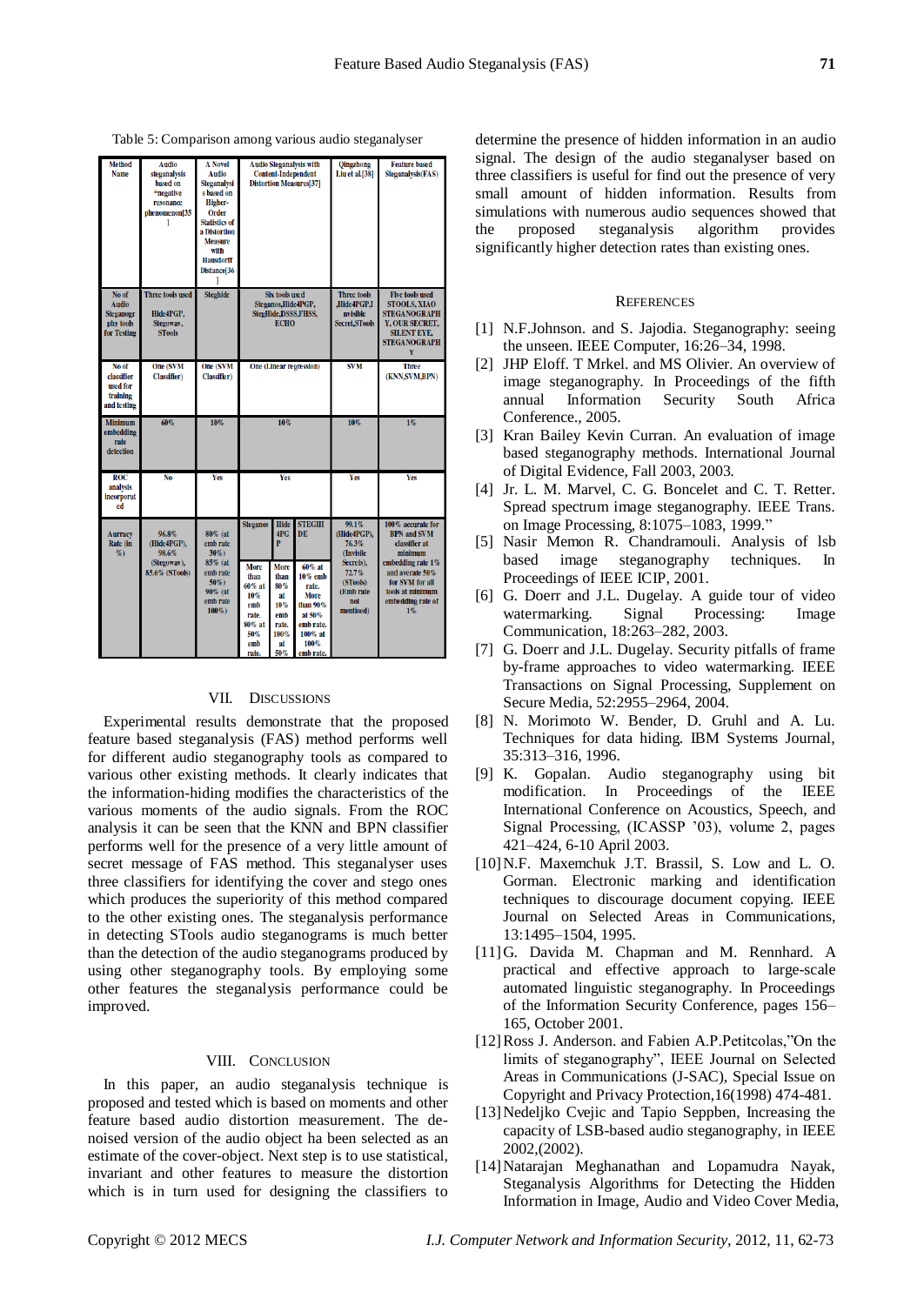in at International Journal of Network Security & Its Application (IJNSA), Vol.2, No.1, January 2010.

- [15]Souvik Bhattacharyya, Indradip Banerjee and Gautam Sanyal,A Survey of Steganography and Steganalysis Technique in Image, Text, Audio and Video as Cover Carrier, in Journal of Global Research in Computer Science (JGRCS) VOL 2, NO 4 (2011),APRIL-2011.
- [16]Samir Kumar Bandyopadhyay, Debnath Bhattacharyya,Poulami Das, Debashis Ganguly and Swarnendu Mukherjee,A tutorial review on Steganography, in the Proceedings of International Conference on Contemporary Computing, (2008).
- $[17]$ W. Zeng, H. Ai and R. Hu, "A Novel Steganalysis Algorithm of Phase Coding in Audio Signal," Proceedings of the 6th International Conference on Advanced Language Processing and Web Information Technology, pp. 261 – 264, August 2007.
- [18] W. Zeng, H. Ai and R. Hu, "An Algorithm of Echo Steganalysis based on Power Cepstrum and Pattern Classification,‖ Proceedings of the International Conference on Information and Automation, pp. 1667 – 1670, June 2008.
- [19] Paraskevas and E. Chilton, "Combination of Magnitude and Phase Statistical Features for Audio Classification,‖ Acoustical Research Letters Online, Acoustical Society of America, vol. 5, no. 3, pp. 111 – 117, July 2004.
- [20] M. K. Johnson, S. Lyu, H. Farid, "Steganalysis of Recorded Speech," Proceedings of Conference on Security, Steganography and Watermarking of Multimedia, Contents VII, vol. 5681, SPIE, pp. 664– 672, May 2005.
- [21]H. Ozer, I. Avcibas, B. Sankur and N. D. Memon, ―Steganalysis of Audio based on Audio Quality Metrics," Proceedings of the Conference on Security, Steganography and Watermarking of Multimedia, Contents V, vol. 5020, SPIE, pp.  $55 - 66$ , January 2003.
- [22]A.C. Rencher, Methods of Multivariate Data Analysis, 2nd Edition, John Wiley, New York, NY, March 2002.
- [23] P. Pudil, J. Novovicova and J. Kittler, "Floating Search Methods in Feature Selection," Pattern Recognition Letters, vol. 15, no. 11, pp. 1119 – 1125, November 1994.
- [24]Y. Liu, K. Chiang, C. Corbett, R. Archibald, B. Mukherjee and D. Ghosal, "A Novel Audio Steganalysis based on Higher-Order Statistics of a Distortion Measure with Hausdorff Distance," Lecture Notes in Computer Science, vol. 5222, pp. 487 -501, September 2008.
- [25]P. Huttenlocher, G. A. Klanderman and W. J. Rucklidge, "Comparing Images using Hausdorff Distance," IEEE Transactions on Pattern Analysis and Machine Intelligence, vol. 19, no. 9, pp. 850– 863, September 1993.
- [26]T. Holotyak, J. Fridrich and S. Voloshynovskiy, ―Blind Statistical Steganalysis of Additive Steganography using Wavelet Higher Order

Statistics," Lecture Notes in Computer Science, vol. 3677, pp. 273 – 274, September 2005.

- [27] I.Avcibas, "Audio Steganalysis with Contentindependent Distortion Measures," IEEE Signal Processing Letters, vol. 13, no. 2, pp. 92 – 95, February 2006.
- [28] O. Liu, A. H. Sung and M. Oiao, "Novel Stream Mining for Audio Steganalysis," Proceedings of the 17th ACM International Conference on Multimedia, pp. 95 – 104, Beijing, China, October 2009.
- [29] C. Kraetzer and J. Dittmann, "Pros and Cons of Mel cepstrum based Audio Steganalysis using SVM Classification," Lecture Notes in Computer Science, vol. 4567, pp. 359 – 377, January 2008.
- [30] MOMENTS IN IMAGE PROCESSING Bob Bailey Nov. 2002
- [31] Audio steganalysis of spread spectrum hiding based on statistical moment by Zhang Kexin at the proceedings of 2nd International Conference on Signal Processing Systems (ICSPS), 2010.
- [32] Audio steganalysis of spread spectrum information hiding based on statistical moment and distance metric by [Wei Zeng,](http://www.springerlink.com/content/?Author=Wei+Zeng) [Ruimin Hu](http://www.springerlink.com/content/?Author=Ruimin+Hu) and [Haojun Ai](http://www.springerlink.com/content/?Author=Haojun+Ai) at Multimedia Tools and Applications Volume 55, Number 3, 525-556.
- [33] Claude E. Shannon. A mathematical theory of communication. The Bell System Technical Journal, 27:379–423.
- [34] Avcıbaş, İ., Sankur B., and Sayood K., "Statistical evaluation of image quality metrics", *Journal of Electronic Imaging* 11(2), 206– 223 (April 2002).
- [35] RU Xue-min, ZHUANG Yue-ting‡, WU Fei Audio steganalysis based on "negative resonance phenomenon" caused by steganographic tools at Journal of Zhejiang University SCIENCE ISSN 1009-3095 (Print); ISSN 1862-1775 (Online)
- [36] Y. Liu, K. Chiang, C. Corbett, R. Archibald, B. Mukherjee and D. Ghosal, "A Novel Audio Steganalysis based on Higher-Order Statistics of a Distortion Measure with Hausdorff Distance," Lecture Notes in Computer Science, vol. 5222, pp. 487 -501, September 2008.
- [37] Ismail Avcıbas Audio Steganalysis with Content-Independent Distortion Measures at IEEE SIGNAL PROCESSING LETTERS, VOL. 13, NO. 2, FEBRUARY 2006
- [38] Qingzhong Liu, Andrew H. Sung and Mengyu Qiao Detecting Information-Hiding in WAV Audios at Pattern Recognition, 2008. ICPR 2008.
- [39] http://www.emilstefanov.net/Projects/NeuralNetwork s.aspx
- [40] Vapnik, V., The Nature of Statistical Learning Theory. Springer, New York, 1995.
- [41] Steganalysis of audio based on audio quality metrics by Hamza Özer, İsmail Avcıbaş, Bülent Sankur, Nasir Memon at Security and Watermarking of Multimedia Contents V. Edited by Delp, Edward J., III; Wong, Ping W. Proceedings of the SPIE, Volume 5020, pp. 55-66 (2003).